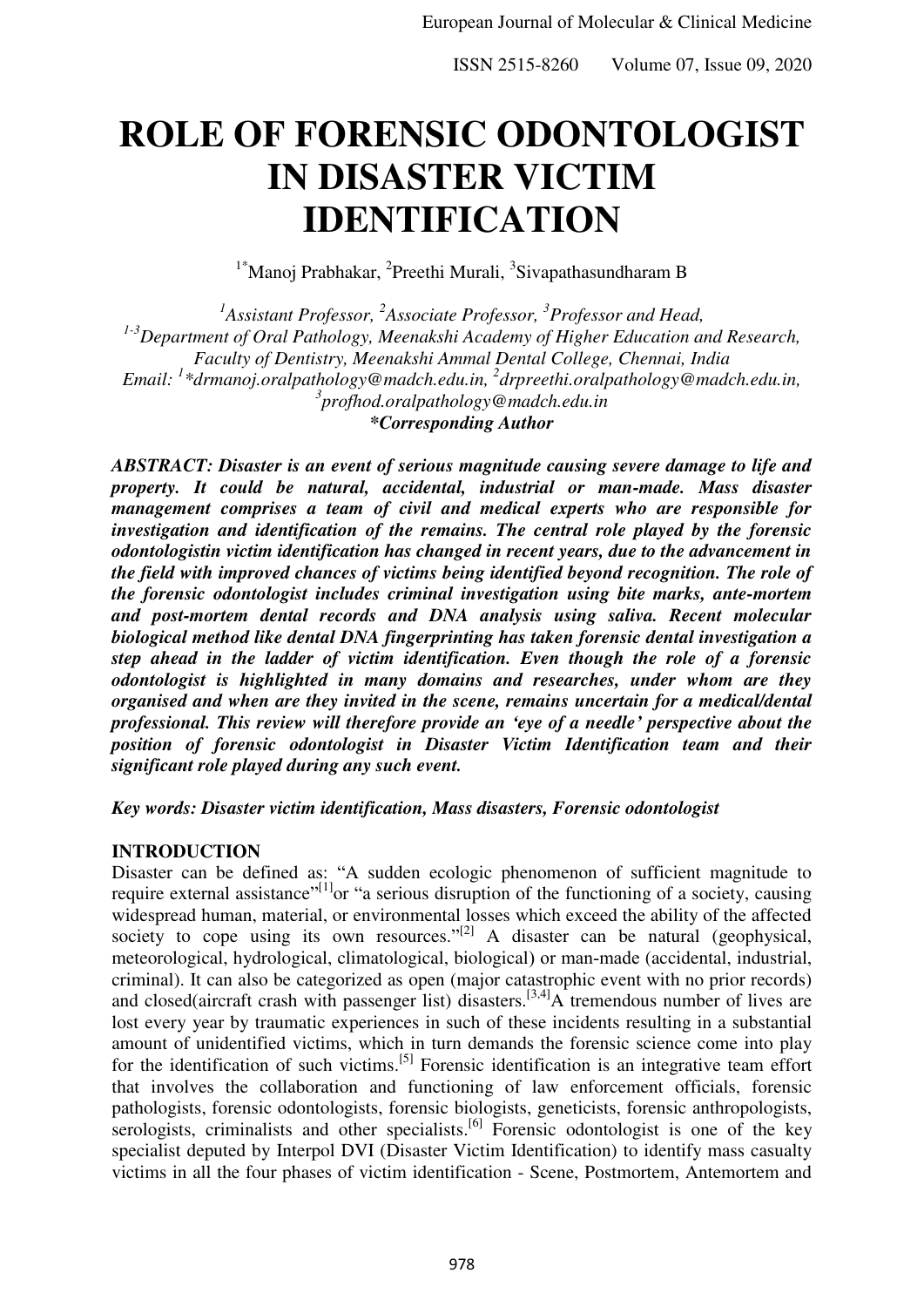Reconciliation. In the global scenario, forensic odontology has become inherent to the identification protocols in most of the countries, with dentition being the essential method of disaster victim identification in addition to friction ridge analysis and DNA profiling.<sup>[7]</sup> Despite of having such significance, the practice of forensic odontology and the role played by the forensic odontologist in disaster victim identification seems to be a 'particle in galaxy' in country like India. Unlike other developed countries, there is lack of standard operating procedures and guidelines to be followed during any mass disasters in India.<sup>[3]</sup>Irrespective of constituent guidelines and protocols, the purpose of forensic odontologist in disaster victim identification can be made effective by imparting the knowledge and awareness among the general dentists in India. It is equally important for the general dentists to know, where the forensic odontologists are placed in the DVI team, when exactly they have been called into the scene of identification and the role played by them during identification. As a loop in the coil, it is mandatory that the general dentists be aware of the process involved in DVI for selfincrease in the standard of knowledge as well as for communication with the common man. This article is an attempt to highlight the part played by the forensic odontologist in disaster victim identification, its shortfalls and recommendations that can be implemented for faster and reliable victim identification in mass disasters, especially in country like India.

## **MASS DISASTER AND THE IMPORTANCE OF DISASTER VICTIM IDENTIFICATION**

Mass disaster, also termed as Multiple Fatality Incident (MFI), evokes images of a chaotic event, initiated by a destructive force, which results in numerous deaths necessitating identification.[8] The definition of mass disaster is both institutional and location based, which describes, any situation where the fatalities outstrip the capacity of the local morgue and available personnel.<sup>[9]</sup> A mass disaster can be natural (earthquakes, floods, tsunamis and hurricanes), accidental (transportation, industrial and mining accidents), and criminal (terrorist act and mass suicide).<sup>[10]</sup> India, due to its geo-physical and geo-climatic conditions, is always susceptible to disasters which are either natural or man-made and sometimes combination of both. Statistical database provided by the Disaster Management in India portrays that approximately 16,389 lives were lost in 2004 Indian ocean earthquake, 20,005 lives in 2001 Gujarat earthquake and 9,748 lives in 1993 Latur earthquake.<sup>[11]</sup>It is an act of unjust if we eradicate the moments of massive north India floods affecting the areas of uttarkhand in June 2013, which had taken almost 2800 plus lives (death toll still incomplete) and also India- Pakistan floods in September 2014, affecting the areas of Jammu and Kashmir, with the death toll of 500 plus lives. Apart from these natural disasters, accidental disaster like Kumbakkonam school fire tragedy in 2004 with the death toll of 94 children, criminal disaster like 26/11 Mumbai terrorist attack which had taken 164 lives and recently a building collapse in Chennai, TamilNadu, in the year 2014 with the death toll of 61, had been intermittently taking place in different parts of the country. Personal identification is always a challenge in any of these mass disaster events. Victims of major disasters are identified on the basis of the degree of damage caused to the bodies, the time bodies have been left exposed, and its related changes and conditions.[12]

Disaster Victim identification is an internationally recognised sequence established to be a definitive method by which the post-mortem material of the victim can be matched against the missing person data, to make a positive identification of the deceased victims.[4]Individuals, who are properly trained are therefore directed to work as a team for identification process. All the action and operation taken by these teams should be interactive and well-coordinated. Disaster Victim identification guide formulated by Interpol, describes the basic principles and ensure that the DVI team implements the best execution to obtain efficient results in DVI operations.<sup>[13]</sup>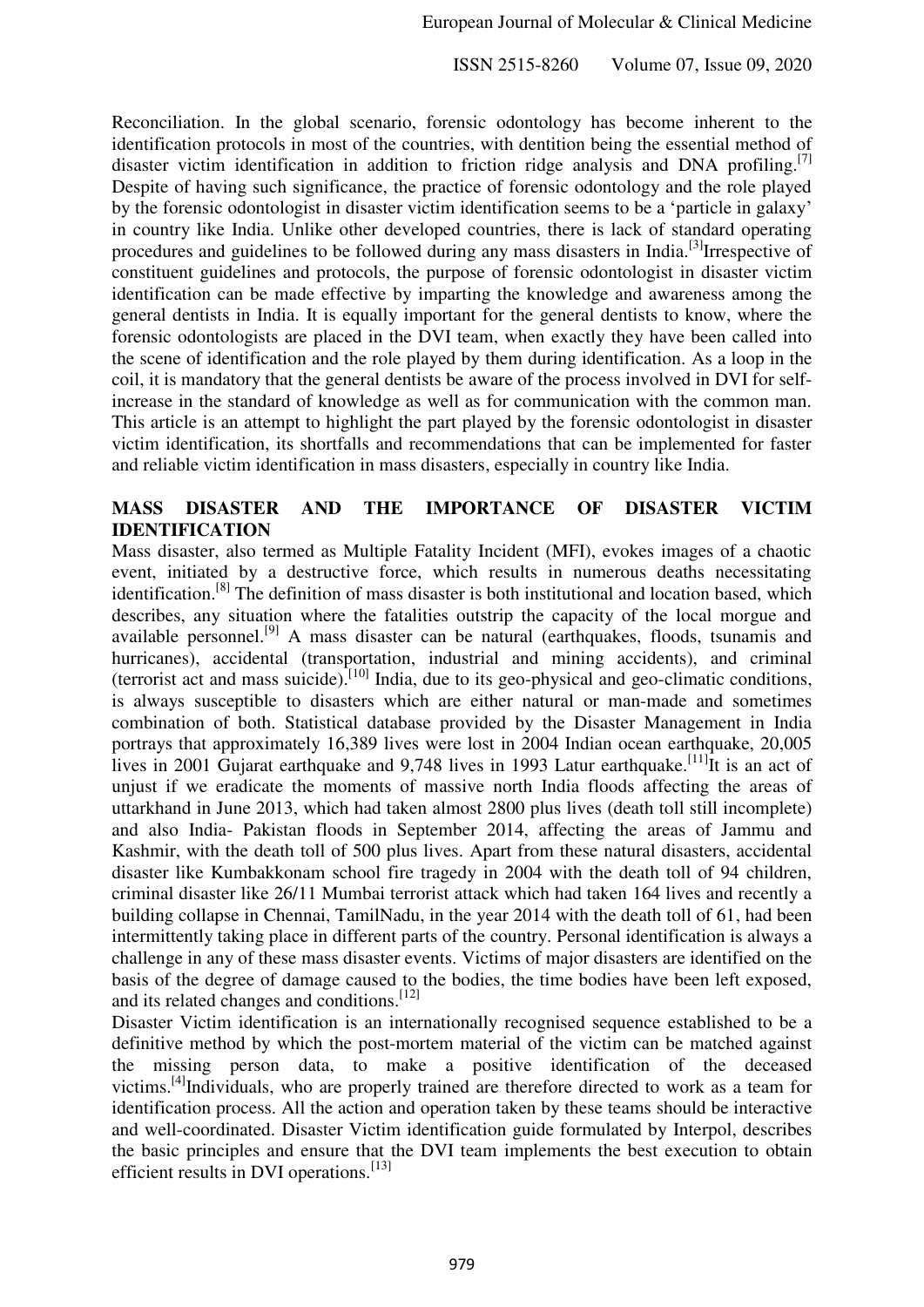#### **DISASTER RESPONSE MANAGEMENT STRUCTURE**

Any situation from the disaster field demands distinct operational units to carry out disaster response activities. A structurally organised and a properly functioning command team is to be implemented for effective coordination. DVI team, which is a part of overall disaster response, operates in conjunction with the other specialist services like emergency response, rescue and investigation units, underlead authority's organisational structure.(Fig 1) The lead authority is the one who assume the command of the operation as a whole and need to consider a broad range of significant issues, apart from rescuing survivors and minimising loss of life.<sup>[4]</sup> In Indian scenario, the police department(investigating officer) take over the lead authority's responsibility for most of the operation, however, this may vary depending on the region and jurisdiction.



**Fig 1.** Disaster Response Management Structure

## **DVI STRUCTURE AND POSITION OF FORENSIC ODONTOLOGIST**

The DVI team is structured in such a manner that all the four phases are coordinated and monitored. (Fig.2) Reporting channels in each team ensure that all the information and directions are accurately communicated and interpreted. The DVI commander, with the support of various associated teams and trained specialists, assume a comprehensive responsibility to any DVI event. Among the various disciplines, Forensic Pathologists, Forensic Odontologists, Fingerprint experts, Forensic Biologists/Geneticists and Forensic Anthropologist are identified as the principal disciplines involved in the technical aspects of the DVI process. Forensic odontologist, one of the prime disciplines in identification, is positioned under the specialist section in all the four phases of DVI process.(Fig.2)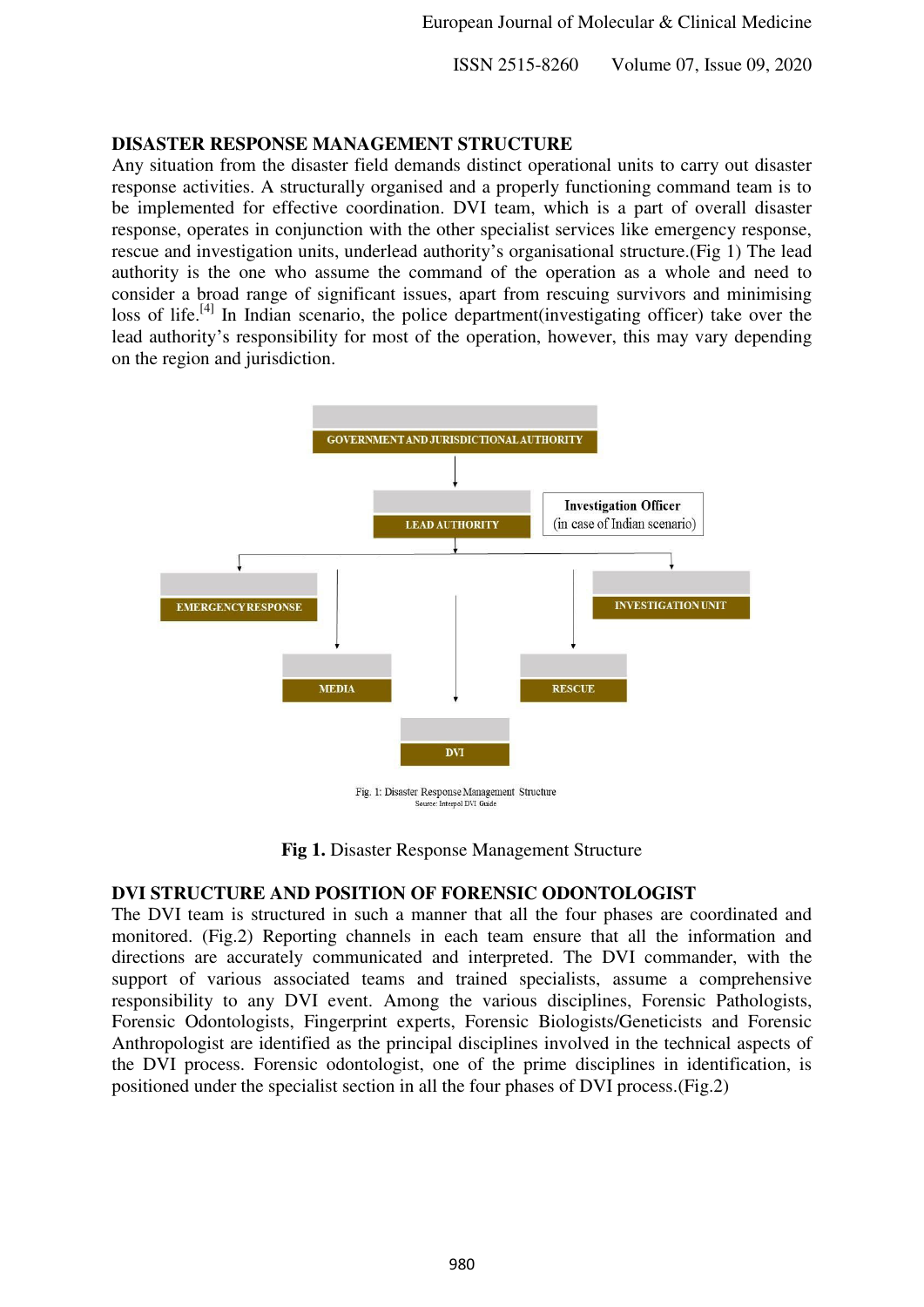

Fig.2: DVI structure and position of Forensic Odontologist Source: Interpol DVI Guid

**Fig 2.** DVI structure and position of Forensic Odontologist

## **VICTIM IDENTIFICATION AND THE CALL FOR FORENSIC ODONTOLOGIST**

Victim identification methods used is mass disasters should be scientifically sound, reliable and applicable. Primary identification method includes friction ridge analysis, dental analysis and DNA analysis. Secondary identification method includes personal description (visual identification), medical findings, tattoos, property and clothing. These methods serve to support other means of identification and cannot be relied sufficiently as a solitary method.Due to subjective factors and stressful situation among the relatives or friends, visual methodology is least reliable in spotting of victims. Finger print analysis is restricted to the availability of ante-mortem prints or retrievable latent prints from personal effects. In cases of severely traumatised and fire associated mass disasters, there will be destruction of postmortem finger print and foot print evidence.<sup>[10]</sup>

Dental structures are highly resistant and preserved through many physically damaging events and can play an important role as remains for identification. Thorough comparison between ante-mortem and post-mortem dental records can then be made by the forensic odontologists for evidence and reporting.<sup>[14]</sup>

Generally, during victim identification, primary identification method precedes secondary identification. But, most of the Indian mass disaster cases employ secondary methods like visual and personal identification as a tool for identifying the victims.(Fig.3) This reversal of identification process leads to the inappropriate and ineffective finding of the victims. Forensic odontologists are invited on-site, only when the need arises, which is usually after the failure of secondary identification methods.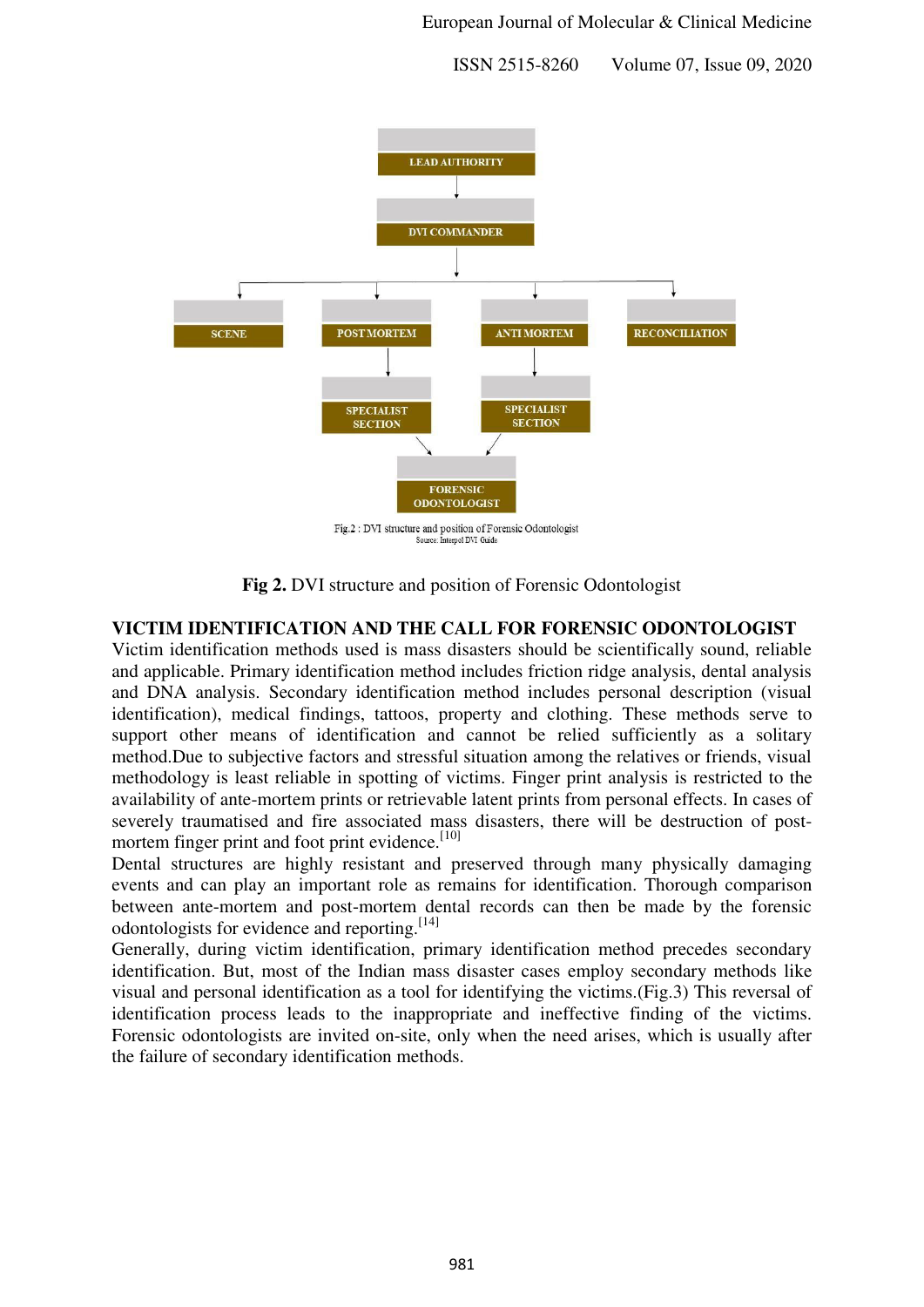

**Fig 3.** Reversal of Identification Process

## **ROLE OF FORENSIC ODONTOLOGIST AT THE SCENE**

Dental team, once invited at the site of disaster, are involved in all the four phases of DVI such as scene, post-mortem, ante-mortem and reconciliation, to collect and systematically record all the data. The role of forensic odontologist is recommended to commence as a part of the recovery team which falls under the first phase of DVI, to consolidate or describe the dental evidence onsite, prior to its removal, to avoid any destruction of brittle dental substances (in case of charred bodies) during transportation to the mortuary.<sup>[13]</sup>Odontologists should meticulously look out for any dislodged dental structures like implants, dentures and dental appliances at the site and a high resolution image of the same has to be taken for comparative analysis with ante-mortem data to ensure a clear reconciliation and debriefing procedure.<sup>[15]</sup>

## **Post-Mortem Team**

Human remains, which are transported from the disaster site, are stored in the temporary mortuary, set up for body storage and examination. A multifaceted team which involves forensic pathologists, odontologists, anthropologists, radiologists and photographers are involved in this phase. Dental examination of the remains will be carried out by a team consisting of forensic odontology examiner who assess the oral structures, and examine the dental status; forensic odontology recorder who prepares, records and completes the relevant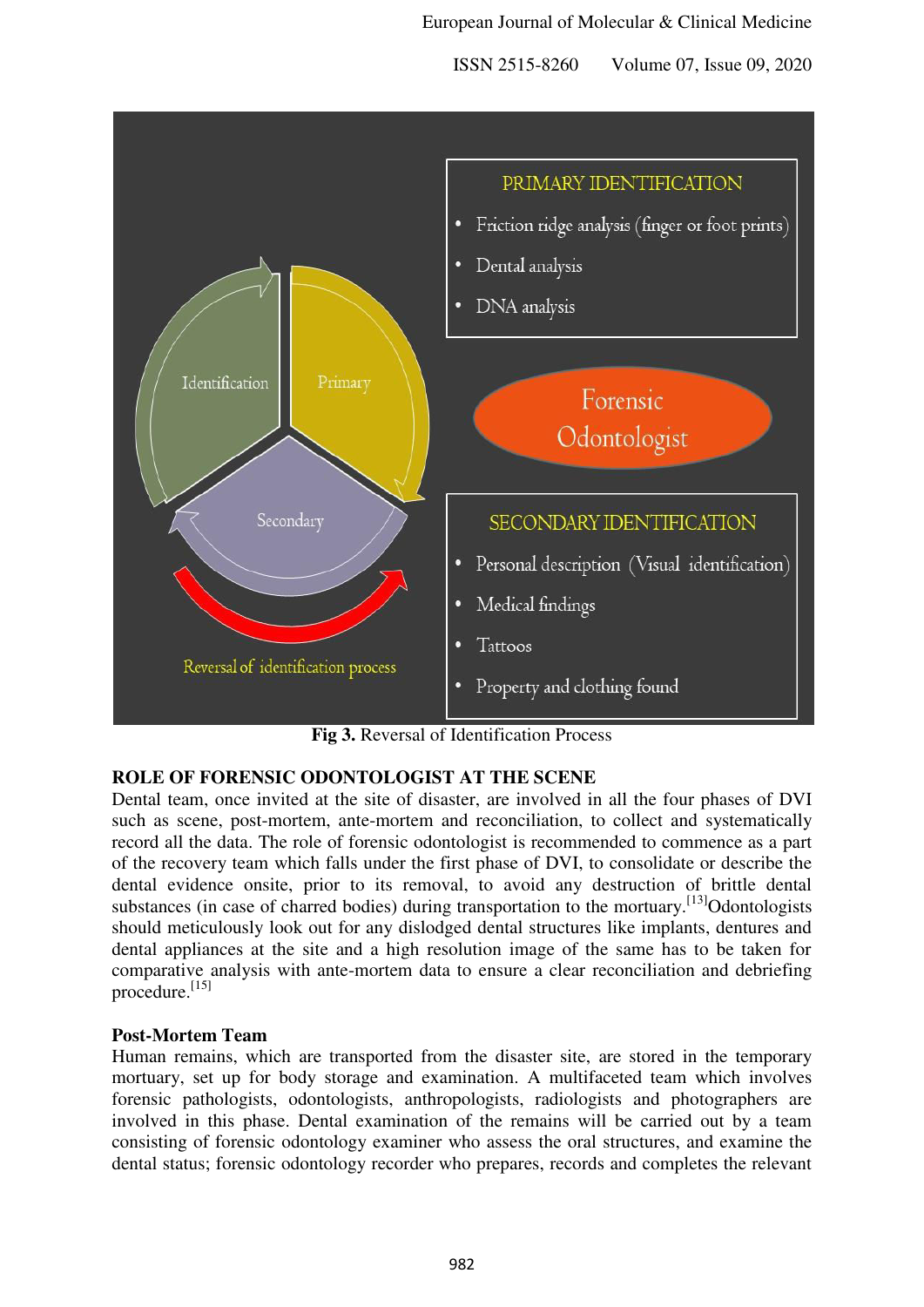post-mortem data form and forensic odontology radiographic assistant who helps in preparing and developing the dental radiographs.<sup>[4,15]</sup>

FDI nomenclature of numbering system is used for examining and recording the dental details. Age estimation of the remains is usually done by assessing dental structures and also by radiological methods. Photographs of the teeth, jaws and skull, and radiographs which include bitewing, periapical, occlusal and orthopantamogram are usually taken. All the data including photography and radiography should be in digital format and are uploaded in DVI software which may save considerable time and the risk of transposition error.<sup>[4,13,15]</sup>DNA from bone and teeth are most stable even after putrefaction of bodies and isolation of the same from dental pulp serve as a vital tool in victim identification in severely mutilated bodies. This kind of genetic identification technique is also performed during this phase if required. The forensic odontology recorder records all these details in the post-mortem DVI form for further comparison with ante-mortem data is carried forth.

#### **Ante-Mortem Team**

The ante-mortem or the home team consist of experts who collect; records and processes information regarding the missing, injured and deceased persons. Information about the missing person, such as details of their health care providers is obtained from the family members/relatives. Medical/dental ante-mortem information is usually obtained by contacting the concerned physician/dentist.[13] Dentists play a potential, significant and a supportive role in providing the maximum details of the person such as case sheet, x-rays, CT, photographs and models; and also communicate with the forensic odontologist for any further clarification, if the need arise. In addition to this, selective items like mouth-guards, dentures, tooth brushes and splints, used by the missing person are also collected, as this may serve as a tool for DNA extraction, which can be compared with the isolated DNA from the victim. All the collected ante-mortem records should be directed to the DVI centre for appropriate documentation and data entry.[4,15]

Odontologist in the DVI team collects and transcribes all the information in the ante-mortem form, including the dates on which the information is obtained. Any poor quality record has to be clarified by the odontologist with the general dentist, who revealed the information of the victim. At the end of the phase, a quality control protocol is carried out to prevent discrepancies in the data input process.<sup>[15]</sup>

## **Reconciliation**

Comparison of both post-mortem and ante-mortem details along with the report of their closely similar matches are presented to the reconciliation board by team of experts in the phase of reconciliation. Forensic odontologist, compares these obtained records with both computerised and manual method and is accountable to explain minor discrepancies, if any. Positive identification of the deceased must be evidenced with every available data obtained by ante-mortem team including radiographs, photographs, models, and dental appliances. This clear, unbiased and standardised dental information are then filed and presented to the Identification Board (IB) by the forensic odontogist, followed by review, verification and approval.[4,15]

## **LIMITATIONS AND RECOMMENDATIONS**

Forensic odontology which is an integral part of victim identification in several countries is still in bud stage when it comes to Indian practice. Several literature reviews have been published in recent years portraying its limitations and recommendations.<sup>[12,15-17]</sup> Issues such as lack of proper guidelines, lack of expertise and unavailability/improper maintenance of dental records seems to be unresolved.<sup>[12]</sup>Various authors have also insisted the Natural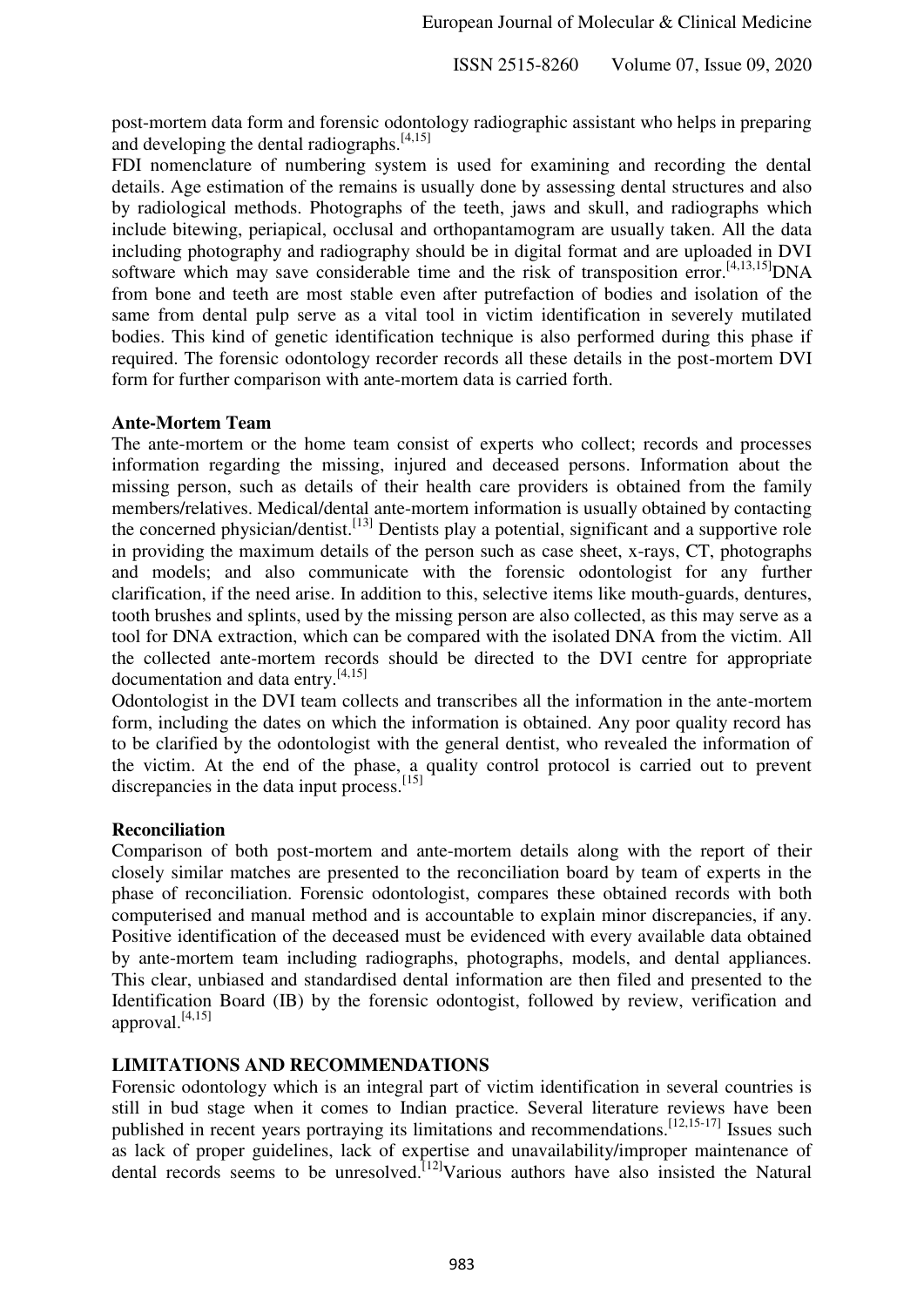Disaster Management Authority (NDMA) to implement national level dental DVI team with qualified/experienced core group dentists, to perform victim identification.[7,12] Multidisciplinary policy as per the guidance given by INTERPOL DVI, 2018 need to be framed towards rescue, relief and rehabilitation. DVI operation with legally framed policies should be incorporated by the Government for ease of victim identification.<sup>[18]</sup>

#### **CONCLUSION**

Although various detailed studies regarding the role of forensic odontologists have already been reported, knowledge of forensic odontology among the general dentists is likely to be minimal and the importance of the field has to be made known both for the academic as well as private dental practitioners. Self-questioning among the dentists like where they are located in DVI team, when they have beencalled and why there is a need of an odontologist in victim identification is very essential for the dentist to reply for any query arisen by the common person in the society. Conviction among the dentists regarding their significance in victim identification paves a path for confidence, when it comes to reality.

## **REFERENCES**

- [1]. Zibulewsky J. Defining disaster: the emergency department perspective. Proc(Bayl Univ Med Cent). 2001; 14: 144-149
- [2]. World Health Organization. Definitions: emergencies. Accessed on  $10<sup>th</sup>$  March, 2018
- [3]. Pooja MP, Himanshu K. Disaster Victim Identification (DVI) through Dental Evidence: Overview and Challenges in Indian Scenario. IJRSI. Volume II, Issue II, February 2015
- [4]. DVI Guide: INTERPOL. Proposed Amendments: 2018
- [5]. Sengupta S, Sharma V, Gupta V, Vij H, Vij R, Prabhat K. Forensic odontology as a victim identification tool in mass disasters: A feasibility study in the Indian scenario. J Forensic Dent Sci 2014;6:58-61.
- [6]. Shekar BRC, Reddy CVK. Role of dentist in person identifi cation. Indian J Dent Res 2009;20:356-60.
- [7]. Acharya AB. Role of forensic odontology in disaster victim identification in the Indian context. J Dent Specialities, 2015;3(1):89-91
- [8]. Neville BW, Damm DD, Allen CM, Bouquot JE. Oral and Maxillofacial Pathology 3rd Edition.Forensic Dentistry. 2009: 887-916
- [9]. Okoye MI, Wecht CH. Introduction. Forensic Investigation and Management of Mass Disasters. USA: Lawyers & Judges Publishing Company, Inc; 2007. pp. xiii–xix.
- [10]. Akhilesh C, Bastian CS, Anil Singh, Bhagirathi DL. Role of dentist in identification in mass disaster. Indian Journal of Forensic Medicine Toxicology.Vol. 4, No. 2, 2010
- [11]. Disaster management in India. Ministry of Home Affairs. Government of India, 2011
- [12]. Balla SB. Forensic Dental Identification: Practice in Indian Context Compared to Western Countries. J Forensic Sci Med. 2016;2:44-7.
- [13]. Pittayapat P, Jacobs R, Valck ED, Vandermeulen D, Willems G.Forensic Odontology in the Disaster Victim Identification Process. JFOS. July 2012, Vol.30, No.1 Pag 1-12
- [14]. Mithun R, Marc T. The Role of the Forensic Odontologist in Disaster Victim Identification: A Brief Review. Malaysian Journal of Forensic Sciences.2014, 5(1)
- [15]. Berketa JW, James H,Lake AW. Forensic odontology involvement in disaster victim identification. Forensic Sci Med Pathol. 2012 Jun;8(2):148-56
- [16]. Alex Forrest. Forensic odontology in DVI: current practice and recent advances. Forensic Sciences Research. 2019: 4:4, 316-330
- [17]. Kavitha B, Einstein A, Sivapathasundharam B, Saraswathi TR. Limitations in forensic odontology. J Forensic Sci Med. 2009;1(1):8-10.